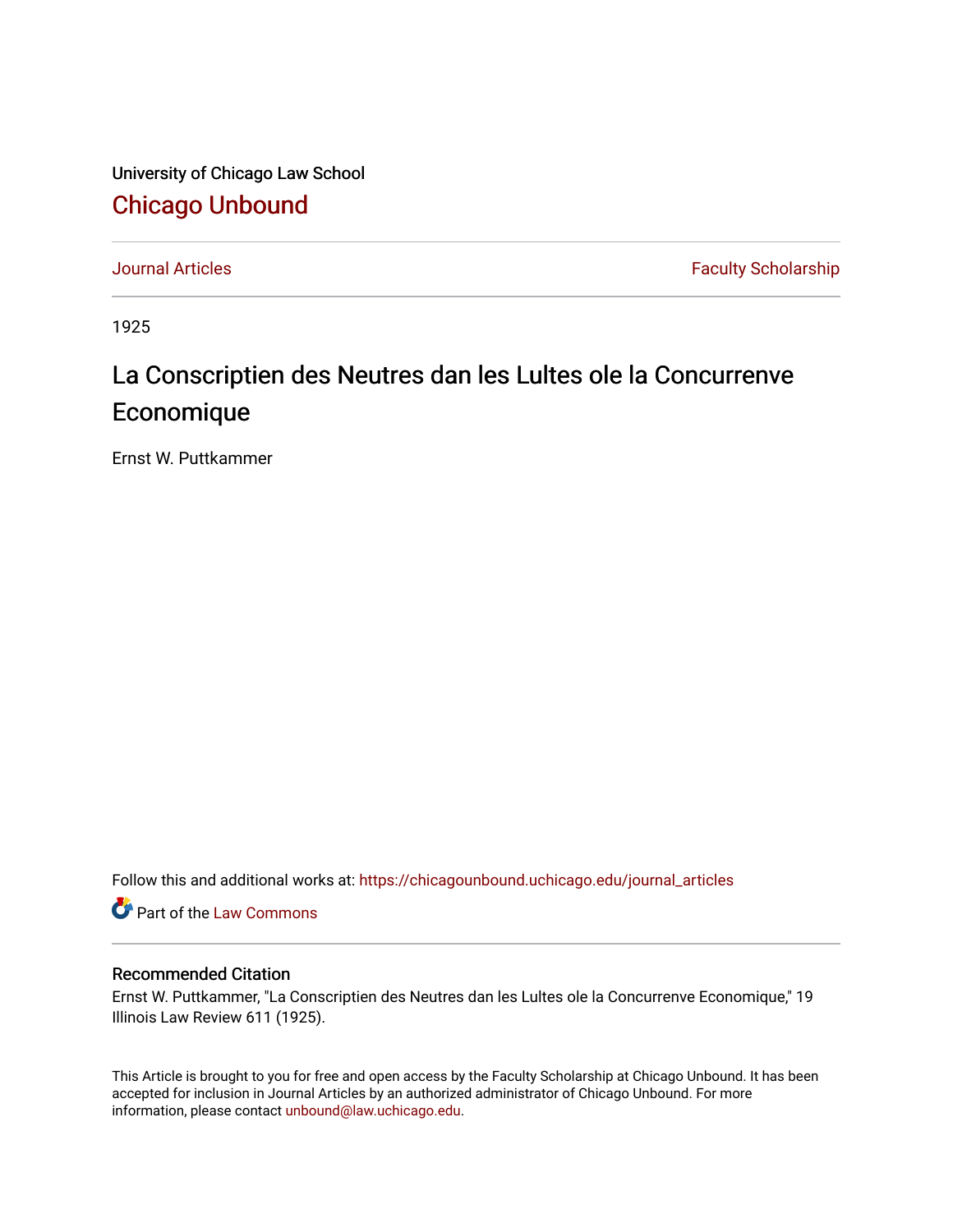example, take the New York rule for unlimited damages for death by wrongful act, and the rule elsewhere for a limit of \$5,000 or \$10,000; by observation it may some day be possible to compare the different results of these two rules as to, say, careful operation of industries, fraud in trials, family welfare, etc., etc. Certainly, we ought not to be satisfied to argue finally for or against either of these rules without knowing how they work in their results. Certainly also, we should proceed to make those observations, exactly and fully, But this method of judgment is not the only one; moreover, it is not yet feasible, even for such a common rule of law; and, finally, we must also settle our ethical standards for valuing the data when we do get them. And so on for hundreds of other examples. Let the movement go on. It is a remarkable enlargement of the scope of legal thought, and a needed example of the scientific possibilities in nomology. But let this movement not be taken as involving the discard of what we have gained to date.

However, I1 Diritto Sperimentale does not descend to concrete aspects of experimental law, like the above example. Rather, it surveys first the cosmos of legal ideas, and clears the ground for think-<br>ers in the practical field. Chapter I deals generally with the experimental method as applied to the science of law, and herein refers to the possibility of using statistical measurements. Chapter II analyzes the concept of law. Chapters III and IV explain the author's distinction between heterogeneous and homogeneous uniformity, 'uniformity' here being used of behavior, and the text going fully into the behavioristic aspects of law. Chapter V studies the "constitution of uniformity," i. e., the various modes in which uniformity of behavior is secured. Chapter VI deals with the evolution and transformation of uniformity (by the principles of equality, liberty,<br>revolution, progress, etc.) Chapter VII examines the idea of jus-<br>tice. And Chapter VIII closes with "the possibility of practical<br>applications of the experi was here, alas! that we expected to find concrete guidance for testing in the practical manner above suggested. But we recommend this chapter to all who expect to tread the experimental path. It will perhaps open larger and deeper vistas of speculation than heretofore. We note only that as the author cites (p. 237) the Journal of Criminal Law and Criminology for 1919, he is probably more progressive in his reading than many professors of criminal law in American law schools.

**JOHN** H. **WIGMAORE.**

**LA** CONSCRIPTION DES **NEUTRES DANS** LES LUTTES **DE LA CONCUR-RENCE, ECONOMIQUE. By** Mohamed Abdullah EI-Araby. Paris: Marcel Giard. Pp. xxx **+** 328.

This volume is the latest addition to the growing list of the publications of the Institute of Comparative Law established at Lyons through the efforts of Professor Edouard Lambert. It undertakes to present a study of the English law of today, with regard to the legality of pressure brought to bear on persons not parties to an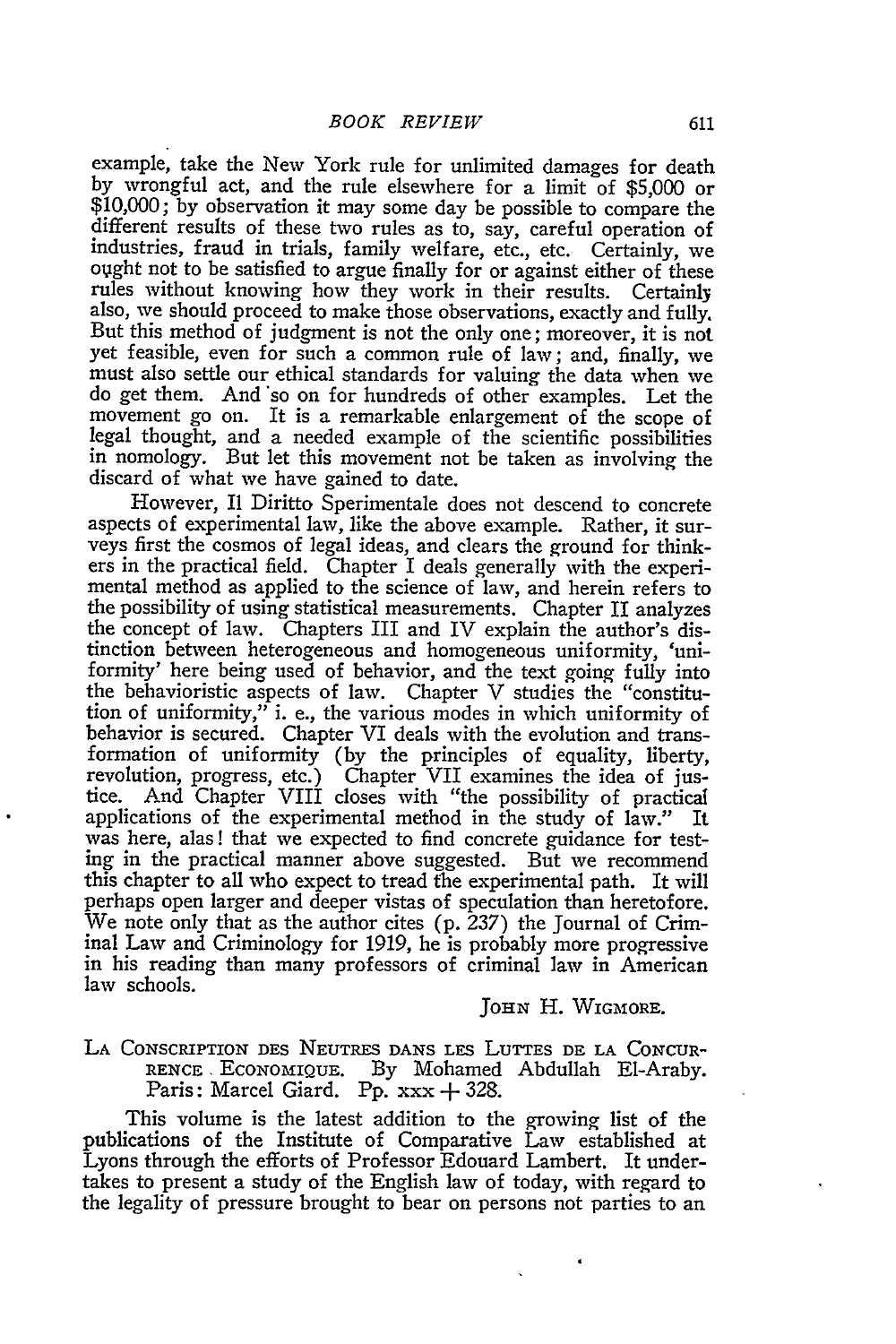industrial or economic dispute to induce them in turn to exercise a desired pressure on the adverse party-more specifically the secondary boycott as a trade weapon. The discussion is centered about the recent case of *Sorrell v.* Smith, which was decided in the Chancery Division on March 28,  $1923$ .<sup>1</sup> To state its facts very briefly, Sorrell, a retail newspaper dealer, had purchased his papers from R., a wholesaler, but decided to do so from W. thereafter. Thereupon the defendants, a committee of newspaper directors, notified W. that if he continued to sell papers to the plaintiff, Sorrell, the defendants would cease to furnish him with any of their publications. At the same time Sorrell was informed that he must resume purchases from R. While the purpose of the defendants is not made dear, it may be guessed that they aimed at such a control over the retail distributers as would enable them to fix the number of distributers at whatever they might find most desirable. The present proceedings were by Sorrell, to secure an injunction against such an interference with his freedom of purchase from whom he liked. Thus the case raises once more those problems which were so far from settled by *Allen v. Flood<sup>2</sup>* and *Quinn v. Leathem*.<sup>3</sup> Perhaps the instant case is destined to reach equal heights of fame with these two, as it has already passed through the Court of Appeal<sup>4</sup> and will probably be carried to the House of Lords. The same conflict of views which the two cases just named represent, has, of course, arisen in other countries also, and the central purpose of M. EI-Araby's study is to render available for continental European readers a general survey of the manner in which English judges have handled it. There is, therefore, a description in great detail not only of *Allen v. Flood* and *Quinn v. Leathen,* but also of *Pratt v. British Medical Associa* $tion<sup>5</sup>$  and *Ware and De Fréville v. Motor Trade Association*<sup>6</sup>; indeed, about eighty pages are given to a synopsis of their holdings, for the benefit of readers who almost without exception will be unable to gain access to the original reports. In the same way much of the subsequent material represents an abridgement of the opinion of Russell, J., in the case under consideration. To this extent naturally M. EI-Araby's work fills no need of the average American reader. In much less degree this is also true of his analysis of the meaning of the various cases and the arguments used by the successive judges. Their attempts to reconcile hopelessly divergent decisions do not merely appear vain to him-a view he only shares with Scrutton, L. J.,<sup>7</sup>—but utterly useless. No formula can be, or should be, discoverable by which a mechanical jurisprudence is enabled to obtain the solution of a problem by merely applying a rule of thumb to it. Some have tried to crystallize this illegal ele-

- 1. L. R. (1923) 2 Ch. Div. 41.<br>2. (1898) A. C. 1.<br>3. (1901) A. C. 495.
- *2.* (1898) A. C. **1.**
- **3. (1901) A.** C. 495.
- 4. (1924) **1** Ch. Div. 506.
- 5. (1919) **1** K. B. 244. **6. (1921) 3 K.** B. 40.
- 

*7.* <sup>*a*</sup>**I** have read these cases, some of them several times, and find it quite impossible to harmonize them": *Ware and de Fréville v. Motor Trade Assn.*, impossible to harmonize them": Ware and de Fréville v. Motor Trade Assn., supra note 6.